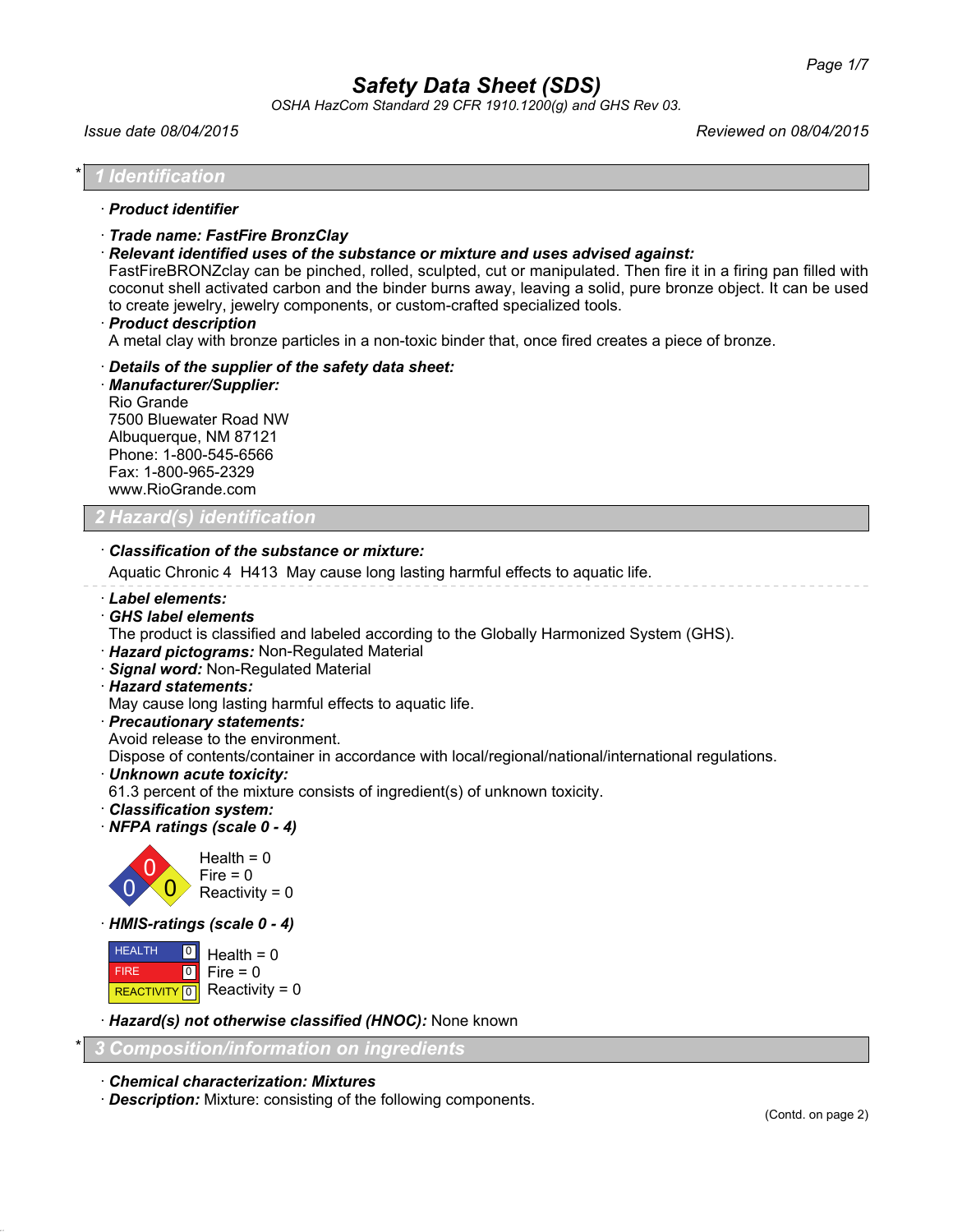*OSHA HazCom Standard 29 CFR 1910.1200(g) and GHS Rev 03.*

#### *Issue date 08/04/2015 Reviewed on 08/04/2015*

# *Trade name: FastFire BronzClay*

| · Dangerous Components: |                                                                      |        |
|-------------------------|----------------------------------------------------------------------|--------|
| Trade Secret            | $\Diamond$ STOT SE 3, H335; Aquatic Chronic 4, H413                  | 40-60% |
| <b>Trade Secret</b>     | $\Diamond$ Skin Irrit. 2, H315; Eye Irrit. 2A, H319; STOT SE 3, H335 | 5-10%  |

### · *Additional information:*

Trade secret made in accordance with paragraph (i) of §1910.1200 of 29 CFR 1910.1200, the OSHA Hazard Communication Standard and U.S. Code of Federal Regulations.

#### *4 First-aid measures*

### · *Description of first aid measures:*

- · *After inhalation:* Supply fresh air; consult doctor in case of complaints.
- · *After skin contact:* Generally the product does not irritate the skin.
- · *After eye contact:* Rinse opened eye for several minutes under running water.
- · *After swallowing:* If swallowed and symptoms occur, consult a doctor.
- · *Information for doctor:*
- · *Most important symptoms and effects, both acute and delayed:* No further relevant information available.
- · *Indication of any immediate medical attention and special treatment needed:*

No further relevant information available.

# *5 Fire-fighting measures*

- · *Extinguishing media:*
- · *Suitable extinguishing agents:*

CO₂, extinguishing powder or water spray. Fight larger fires with water spray or alcohol resistant foam.

- · *Special hazards arising from the substance or mixture:* No further relevant information available.
- · *Advice for firefighters:*
- · *Protective equipment:*

As in any fire, wear self-contained breathing apparatus pressure-demand (NIOSH approved or equivalent) and full protective gear to prevent contact with skin and eyes.

#### *6 Accidental release measures*

- · *Personal precautions, protective equipment and emergency procedures:* Not required.
- · *Environmental precautions:*

Inform respective authorities in case of seepage into water course or sewage system.

Do not allow to enter sewers/ surface or ground water.

- · *Methods and material for containment and cleaning up:*
- Dispose of the collected material according to regulations.

## · *Reference to other sections:*

See Section 7 for information on safe handling.

See Section 8 for information on personal protection equipment.

See Section 13 for disposal information.

## *7 Handling and storage*

- · *Handling*
- · *Precautions for safe handling:* No special precautions are necessary if used correctly.
- · *Information about protection against explosions and fires:* No special measures required.
- · *Conditions for safe storage, including any incompatibilities:*
- · *Storage*
- · *Requirements to be met by storerooms and receptacles:* No special requirements.
- · *Information about storage in one common storage facility:* Not required.
- · *Further information about storage conditions:* None.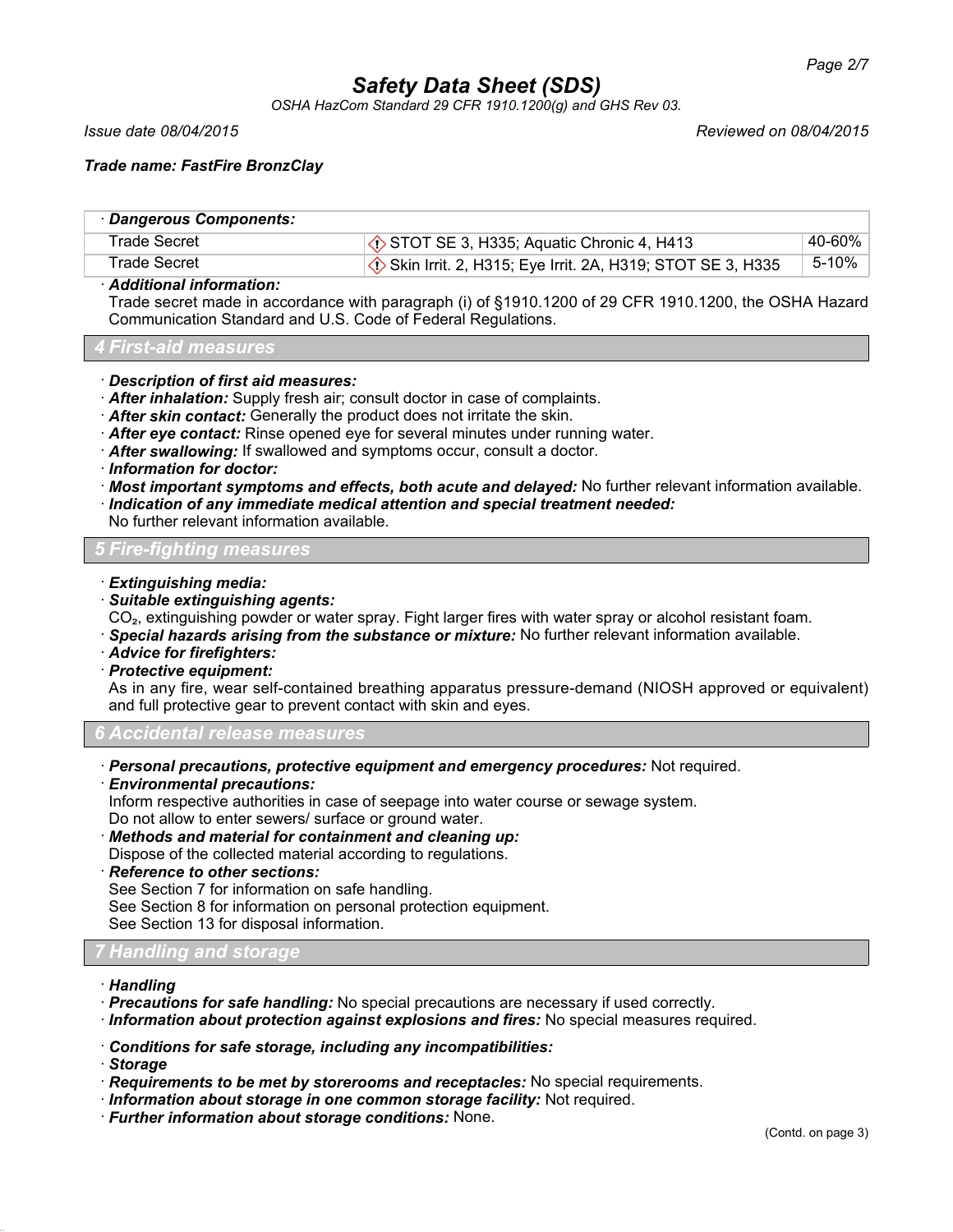*OSHA HazCom Standard 29 CFR 1910.1200(g) and GHS Rev 03.*

*Issue date 08/04/2015 Reviewed on 08/04/2015*

*Trade name: FastFire BronzClay*

· *Specific end use(s):* No further relevant information available.

\* *8 Exposure controls/personal protection*

# · *Additional information about design of technical systems:* No further data; see section 7.

|  | Control parameters: |
|--|---------------------|
|--|---------------------|

| <b>Components with occupational exposure limits:</b>                                                  |                                                                                     |
|-------------------------------------------------------------------------------------------------------|-------------------------------------------------------------------------------------|
|                                                                                                       | <b>Trade Secret</b>                                                                 |
|                                                                                                       | PEL Long-term value: 1* 0.1** mg/m <sup>3</sup><br>as Cu *dusts and mists **fume    |
|                                                                                                       | REL Long-term value: $1*$ 0.1** mg/m <sup>3</sup><br>as Cu *dusts and mists **fume  |
|                                                                                                       | TLV Long-term value: $1*0.2**$ mg/m <sup>3</sup><br>*dusts and mists; **fume; as Cu |
| <b>Trade Secret</b>                                                                                   |                                                                                     |
|                                                                                                       | PEL   Long-term value: $2 \text{ mg/m}^3$<br>metal                                  |
|                                                                                                       | REL   Long-term value: $2 \text{ mg/m}^3$                                           |
|                                                                                                       | TLV   Long-term value: $2 \text{ mg/m}^3$<br>metal                                  |
| Additional information: The lists that were valid during the creation of this SDS were used as basis. |                                                                                     |
|                                                                                                       |                                                                                     |

· *Exposure controls:*

- · *Personal protective equipment:*
- · *General protective and hygienic measures:* Wash hands before breaks and at the end of work.
- · *Breathing equipment:* Not required.
- · *Protection of hands:* Not required.
- · *Material of gloves:* Not required.
- · *Penetration time of glove material:* Not applicable.
- · *Eye protection:* Not required.

\* *9 Physical and chemical properties*

| Information on basic physical and chemical properties<br><b>General Information</b><br>· Appearance:     |                                                               |
|----------------------------------------------------------------------------------------------------------|---------------------------------------------------------------|
| Form:<br>Color:<br>· Odor:<br>Odor threshold:                                                            | Semi-soft clay<br><b>Brown</b><br>Odorless<br>Not determined. |
| · pH-value:                                                                                              | Not applicable.                                               |
| <b>Change in condition</b><br><b>Melting point/Melting range:</b><br><b>Boiling point/Boiling range:</b> | Not determined.<br>100 °C (212 °F)                            |
| · Flash point:                                                                                           | Not applicable.                                               |
| · Flammability (solid, gaseous):                                                                         | Not determined.                                               |

(Contd. on page 4)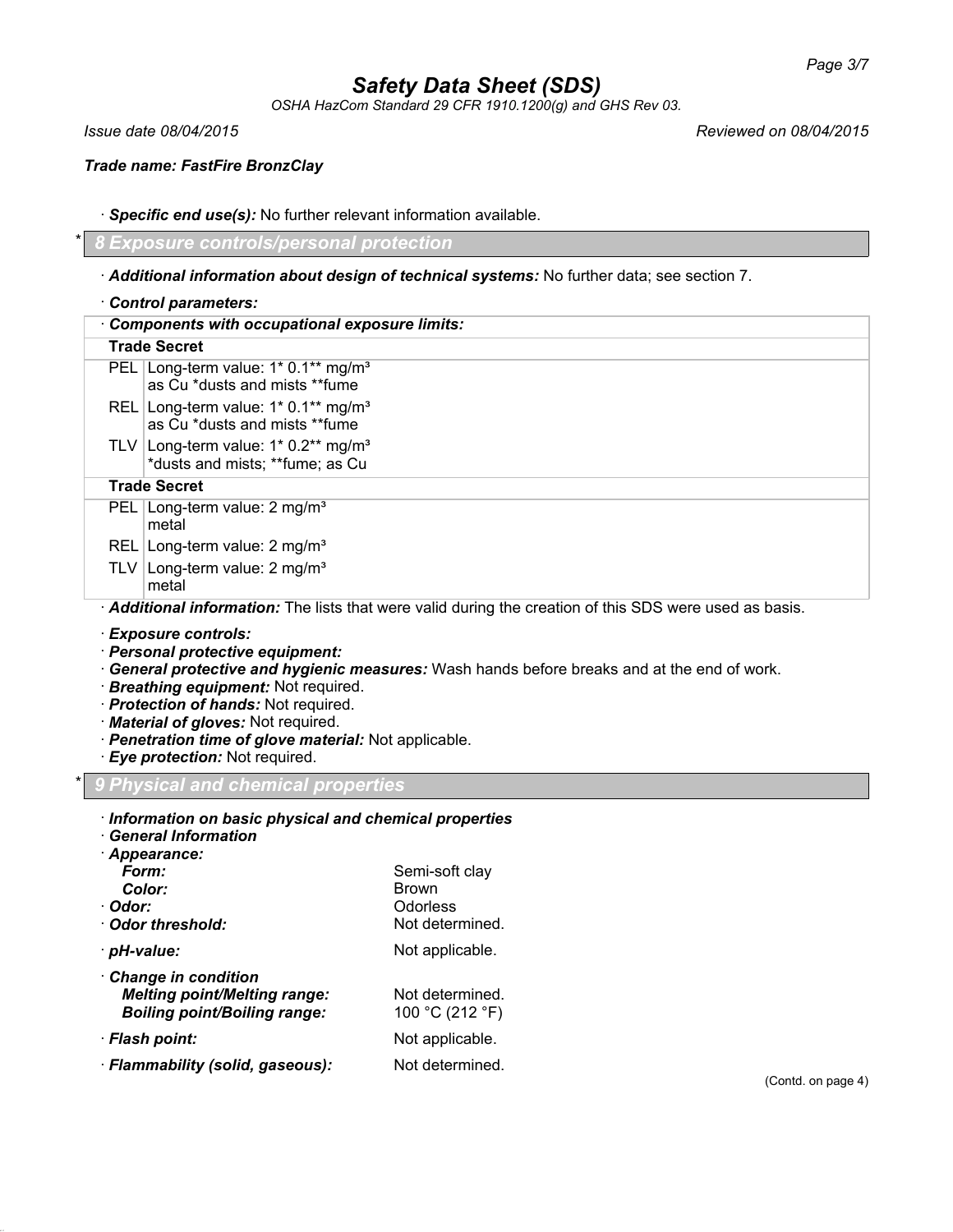*OSHA HazCom Standard 29 CFR 1910.1200(g) and GHS Rev 03.*

*Issue date 08/04/2015 Reviewed on 08/04/2015*

## *Trade name: FastFire BronzClay*

· *Ignition temperature: Decomposition temperature:* Not determined. · **Auto igniting:** Product is not self-igniting. · *Danger of explosion:* Product does not present an explosion hazard. · *Explosion limits: Lower:* 0.0 Vol % *Upper:* 0.0 Vol % · *Vapor pressure @ 20 °C (68 °F):* 23 hPa (17 mm Hg) · *Density: Relative density:* Not determined. **Vapor density:** Not applicable. **Evaporation rate:** Not applicable. · *Solubility in / Miscibility with:* **Water:** Insoluble. · *Partition coefficient (n-octanol/water):* Not determined. · *Viscosity:* **Dynamic:** Not applicable.<br> **Kinematic:** Not applicable. Not applicable. · *Solvent content:* **Organic solvents:** 2.0 %<br> **Other information:** No fur No further relevant information available. *10 Stability and reactivity*

· *Reactivity:* No further relevant information available.

- · *Chemical stability:* Stable under normal conditions.
- · *Thermal decomposition / conditions to be avoided:* No decomposition if used according to specifications.
- · *Possibility of hazardous reactions:* No dangerous reactions known.
- · *Conditions to avoid:* No further relevant information available.
- · *Incompatible materials:* No further relevant information available.
- · *Hazardous decomposition products:* No dangerous decomposition products known.

## \* *11 Toxicological information*

- · *Information on toxicological effects:*
- · *Acute toxicity:*
- · *Primary irritant effect:*
- · *On the skin:* No irritating effect.
- · *On the eye:* No irritating effect.
- · *Additional toxicological information:*
- · *Carcinogenic categories:*

## · *IARC (International Agency for Research on Cancer):*

#### None of the ingredients are listed.

# · *NTP (National Toxicology Program):*

None of the ingredients are listed.

(Contd. on page 5)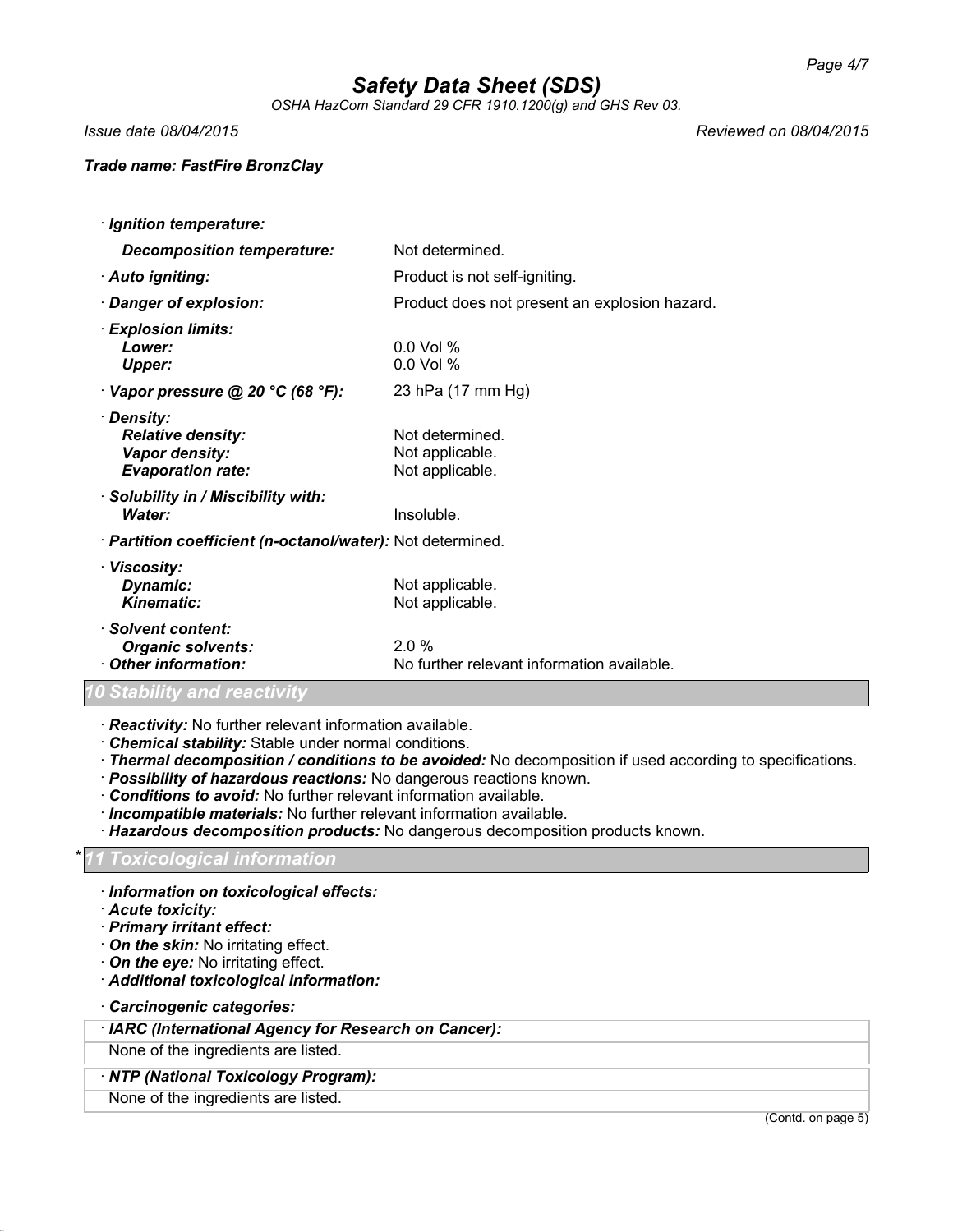*OSHA HazCom Standard 29 CFR 1910.1200(g) and GHS Rev 03.*

*Issue date 08/04/2015 Reviewed on 08/04/2015*

*Trade name: FastFire BronzClay*

· *OSHA-Ca (Occupational Safety & Health Administration):*

None of the ingredients are listed.

# \* *12 Ecological information*

- · *Toxicity:*
- · *Aquatic toxicity:*

Avoid release into the environment. Runoff from fire control or dilution water may cause pollution.

### **Trade Secret**

- EC50 0.04-0.05 mg/l (Water flea)
- · *Persistence and degradability:* No further relevant information available.
- · *Behavior in environmental systems:*
- · *Bioaccumulative potential:* No further relevant information available.
- · *Mobility in soil:* No further relevant information available.
- · *Additional ecological information:*

### · *General notes:*

Do not allow undiluted product or product that has not been neutralized to reach ground water, water course or sewage system.

- · *Results of PBT and vPvB assessment:*
- · *PBT:* Not applicable.
- · *vPvB:* Not applicable.
- · *Other adverse effects:* No further relevant information available.

*Disposal considerations* 

# · *Waste treatment methods:*

# · *Recommendation:*

Observe all federal, state and local environmental regulations when disposing of this material. Must not be disposed of together with household garbage. Do not allow product to reach sewage system.

## · *Uncleaned packagings:*

· *Recommendation:* Disposal must be made according to official regulations.

## \* *14 Transport information*

| · UN-Number:<br>· DOT, ADR, ADN, IMDG, IATA<br>· UN proper shipping name:<br>· DOT, ADR, ADN, IMDG, IATA<br>· Transport hazard class(es): | Non-Regulated Material<br>Non-Regulated Material |
|-------------------------------------------------------------------------------------------------------------------------------------------|--------------------------------------------------|
| · DOT, ADR, ADN, IMDG, IATA<br>· Class:<br>· Packing group:                                                                               | Non-Regulated Material                           |
| · DOT, ADR, IMDG, IATA                                                                                                                    | Non-Regulated Material                           |
| · Environmental hazards:                                                                                                                  | Not applicable.                                  |
| · Special precautions for user:                                                                                                           | Not applicable.                                  |
| · Transport in bulk according to Annex II of                                                                                              |                                                  |
| <b>MARPOL73/78 and the IBC Code:</b>                                                                                                      | Not applicable.                                  |
| · UN "Model Regulation":                                                                                                                  | Non-Regulated Material                           |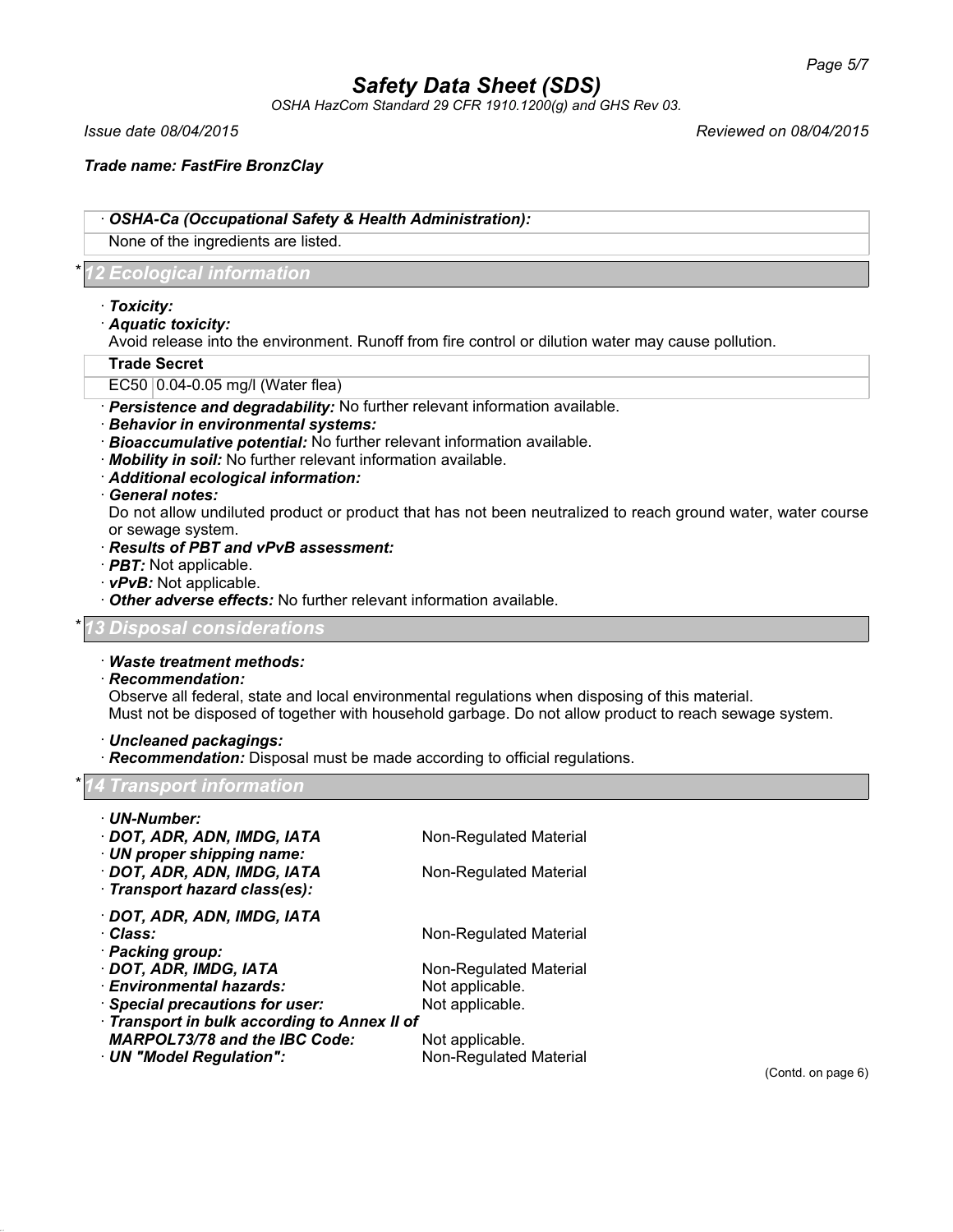*OSHA HazCom Standard 29 CFR 1910.1200(g) and GHS Rev 03.*

*Issue date 08/04/2015 Reviewed on 08/04/2015*

*Trade name: FastFire BronzClay*

# \* *15 Regulatory information*

- · *Safety, health and environmental regulations/legislation specific for the substance or mixture:* · *SARA (Superfund Amendments and Reauthorization):*
- · *Section 355 (extremely hazardous substances):*

None of the ingredients are listed.

· *Section 313 (Specific toxic chemical listings):*

Trade Secret

· *TSCA (Toxic Substances Control Act):*

All ingredients are listed.

· *California Proposition 65:*

· *Chemicals known to cause cancer:* None of the ingredients are listed.

· *Chemicals known to cause reproductive toxicity for females:*

None of the ingredients are listed.

· *Chemicals known to cause reproductive toxicity for males:*

None of the ingredients are listed.

· *Chemicals known to cause developmental toxicity:*

None of the ingredients are listed.

## · *Carcinogenic categories:*

· *EPA (Environmental Protection Agency):* Trade Secret **D** 

· *TLV (Threshold Limit Value established by ACGIH):*

None of the ingredients are listed.

· *NIOSH-Ca (National Institute for Occupational Safety and Health):*

None of the ingredients are listed.

## · *GHS label elements*

The product is classified and labeled according to the Globally Harmonized System (GHS).

- · *Hazard pictograms:* Non-Regulated Material
- · *Signal word:* Non-Regulated Material

· *Hazard statements:*

May cause long lasting harmful effects to aquatic life.

· *Precautionary statements:*

Avoid release to the environment.

Dispose of contents/container in accordance with local/regional/national/international regulations.

#### · *National regulations:*

The product is subject to be classified according with the latest version of the regulations on hazardous substances.

| State Right to Know: |                                                           |        |
|----------------------|-----------------------------------------------------------|--------|
|                      | <b>Trade Secret</b>                                       | 40-60% |
|                      | STOT SE 3, H335; Aquatic Chronic 4, H413                  |        |
| CAS: 7732-18-5       | Water, distilled water, deionized water                   | 25-50% |
|                      | <b>Trade Secret</b>                                       | 5-10%  |
|                      | Skin Irrit. 2, H315; Eye Irrit. 2A, H319; STOT SE 3, H335 |        |